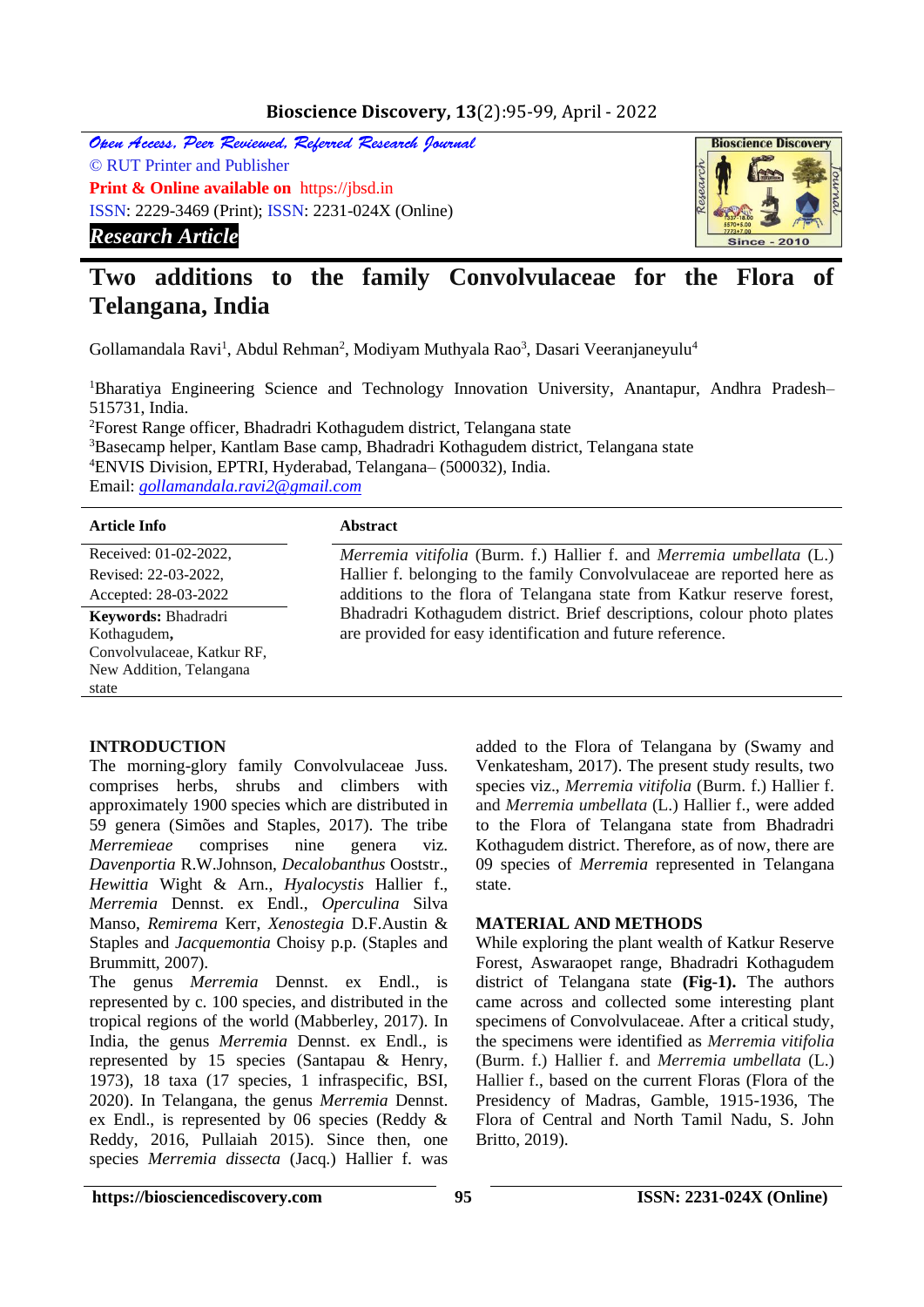The scrutiny of the literature revealed that these two species have not been listed in the Flora of Telangana (Pullaiah, 2015; Reddy & Reddy, 2016) and the recent Floral checklist by (CS Reddy, 2018). Hence, these two species are reported here as new addition to the Flora of Telangana state. Detailed descriptions, photographs and occurrence

map were provided to facilitate identification. The voucher herbarium sheets were prepared by standard herbarium methods (Jain and Rao 1977), voucher specimens are deposited to the Botanical Survey of India, Deccan Regional Centre (BSID), Hyderabad, Telangana.



**Fig I.** Location of *Merremia vitifolia* and *Merremia umbellata* in Bhadradri Kothagudem district of Telangana state, India.

#### **Results**

#### **Taxonomic treatment**

*Merremia vitifolia* **(Burm. f.) Hallier f**. in Engl., Bot. Jahrb. Syst. 16:552.1893. *Convolvulus vitifolius* Burm. f., Fl. Ind. 45. t. 18. f. l. 1768. *Ipomoea vitifolia* (Burm.f) Blume, Bijdr. Fl. Ned. Ind. 13: 289.1826.

#### **Description:**

Twiner; Stem brownish-black, stout, muchbranched, the young ones clothed with long spreading hairs, old stems woody. Leaves 4 - 4.5 x 7.7- 9 cm long; young once bronze coloured, base cordate, margin dentate-serrate, acute to acuminate at the apex of lobation, sparsely fulvous hairy on both sides, basally 7-ribbed, veins prominent; petiole 3–8 cm long, patently hairy. Inflorescence axillary; 1– 3 flowered in pedunculate cymes;

peduncles 6-12 cm long; patently hairy; buds pointed; bracts linear, caducous. Calyx 1– 1.5 cm long, more or less densely clothed outside with long spreading hairs, ovate-lanceolate, mucronate, outer hirsute, inner glabrescent. Corolla 3.5 – 5 cm long, 4-6 cm across long, yellow, sub campanulate, bands distinct, membranous, strongly lineate. Stamens 5, included, filaments filiform, hairy at base, anthers yellow, sagittate, twisted, subequal. Ovary 2-celled, glabrous, ovules 2 in each cell; Capsule straw colored, globose, 1.2 cm, papery. Seeds 4, glabrous, black. **(Fig 2.) Global distribution**: Sri Lanka, India, Nepal, Indo- China and Malesia.

**Local distribution***:* Maharashtra, Karnataka, Kerala, Tamil Nadu, Andhra Pradesh and the present reports from Telangana state: Bhadradri Kothagudem district.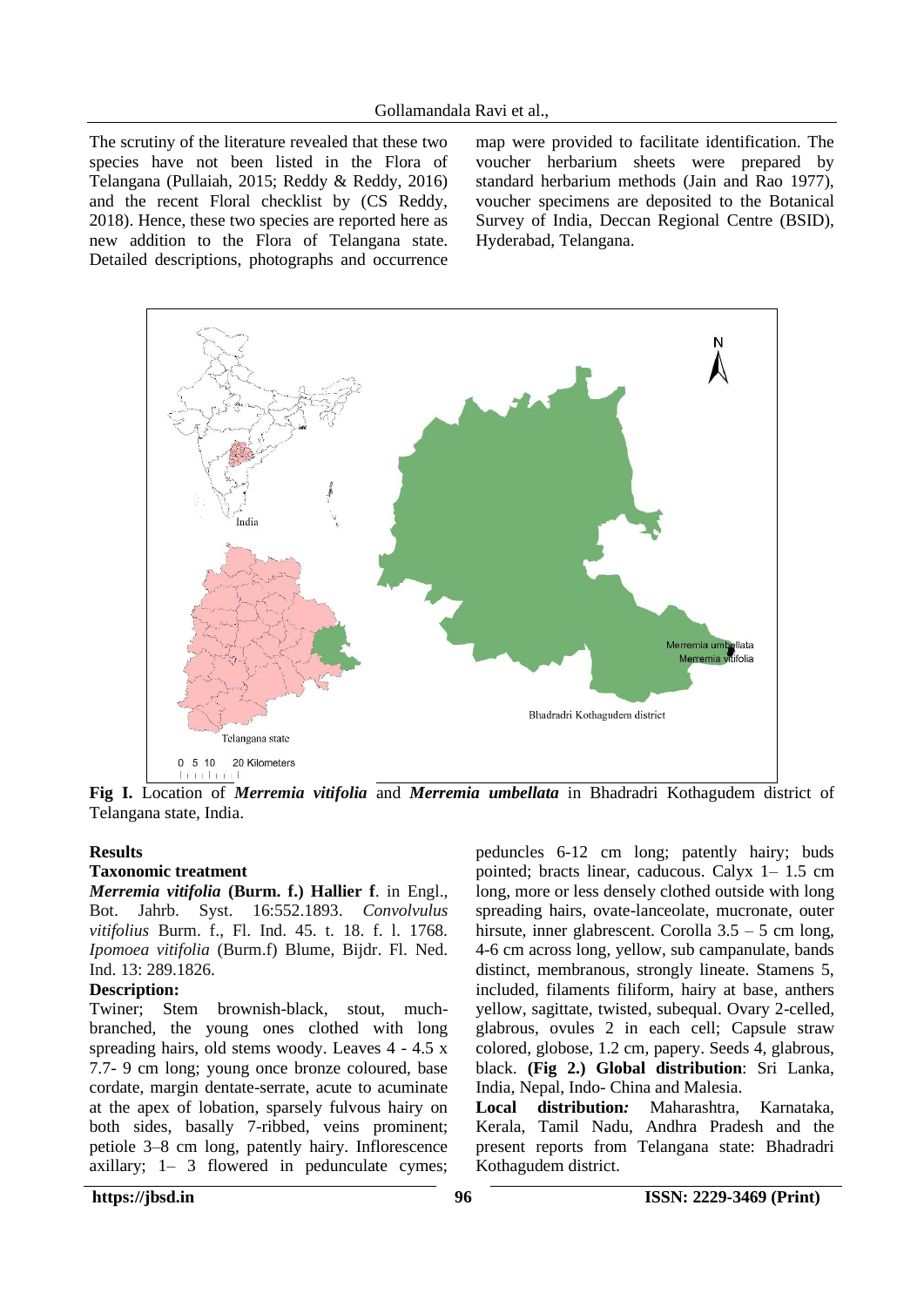

**Fig 2**. *Merremia vitifolia* (Burm. f.) Hallier f., A. Habit; B. Stem portion; C, D and E. Side and Upper views of inflorescence; F. Infructescence; G. Dehisced capsule; H. Seeds.

**Habitat and ecology**: Rare in deep forest areas and also in the plains. In association with *Xylia xylocarpa* (Roxb.) W.Theob., *Wrightia arborea* (Dennst.) Mabb., *Ziziphus rugosa* Lam. and *Bamboo* sp.

**Flowering & fruiting**: December-March

**Specimen examined***:* Telangana, Bhadradri Kothagudem district, Katkur Reserve Forest, Near Gubbala Mangamma temple, 17.354958°N, 81.307223°E, 348 m, 19th March 2022, G. Ravi, 725 (BSID).

*Merremia umbellata* **(L.) Hallier f.** in Engl., Bot. Jahrb. Syst.16:552.1893. *Convolvulus umbellatus* 

L., Sp.Pl. l: 155. 1753. *Ipomoea cymose* Roem. & Schult., Syst. Veg. 4:241.1819.

# **Description:**

Twiner, stems with white latex and becoming woody, branched, clothed with long spreading hairs, Leaves simple, elliptic to obovate, glabrous throughout;  $2.2 - 3.7 \times 3.5 - 8.5 \text{ cm}$  long, sub coriaceous, penninerved, nerves prominent, base truncate to subcordate, margin entire, apex shortly acuminate; petiole; pubescent to 1.6 cm long. Inflorescence axillary umbelliform cymes; peduncle 1–3 cm long; pedicels 7–10 mm long.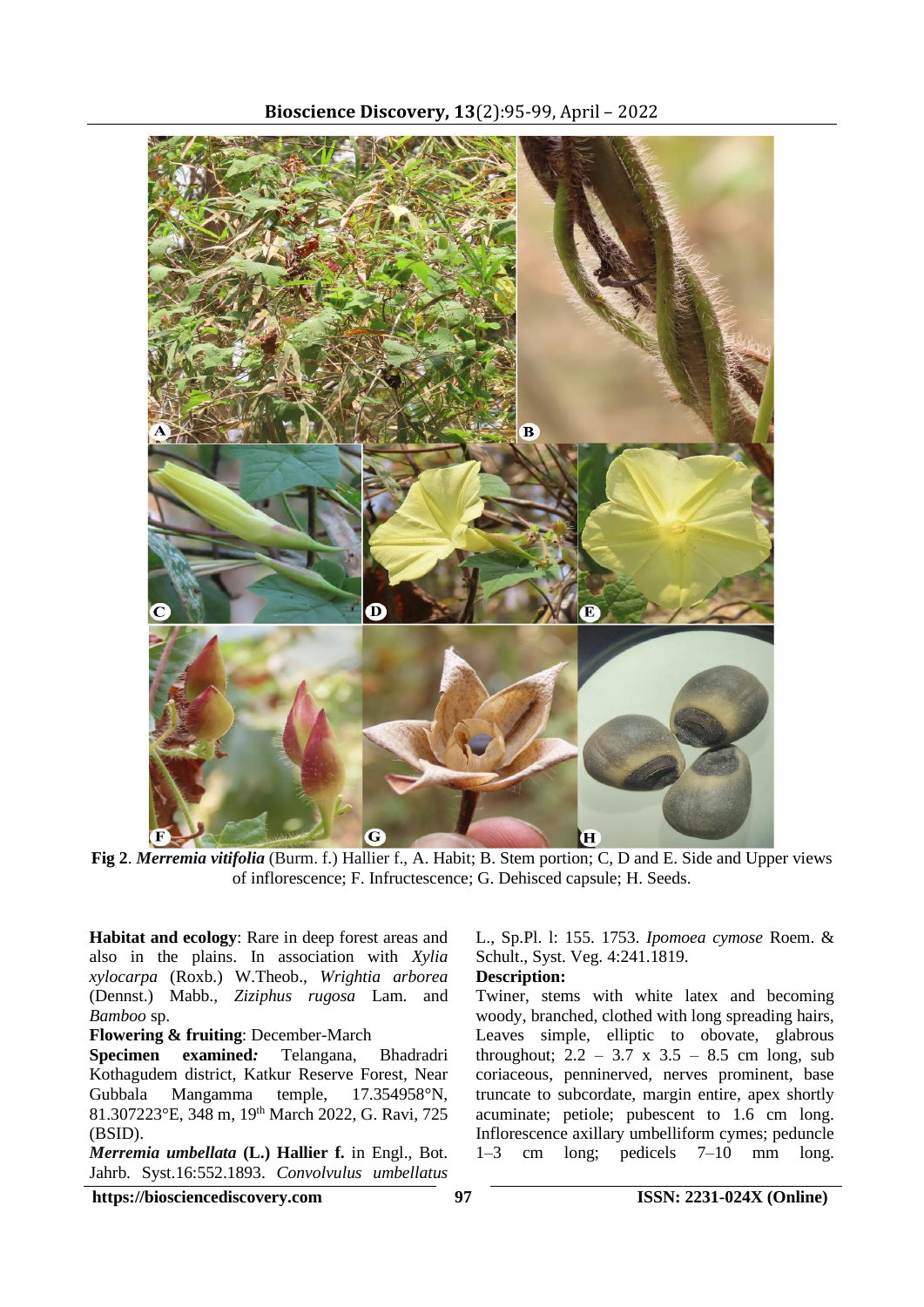

**Fig 3**. *Merremia umbellata* **(L.) Hallier f.***,* A. Habit; B. Leaves; C, D and E. Side and Upper views of inflorescence; F. Corolla split open; G. Ovary.

Sepals 6–8 mm long, ovate-lanceolate, apiculate, scarious on margins. Petals white, campanulate; tube 2–3cm long, pubescent without; Stamens 5, unequal; anthers twisted. Ovary 2-celled, ovules 2 in each cell; stigma capitate. Capsule 8–10 x 5–6 mm, ovoid. Seeds 4, long hairy, dark brown. **(Fig 3.)**

# **Global distribution**: Pantropical

**Local distribution**: Maharashtra, Karnataka, Kerala, Tamil Nadu and the present reports from Telangana state: Bhadradri Kothagudem district.